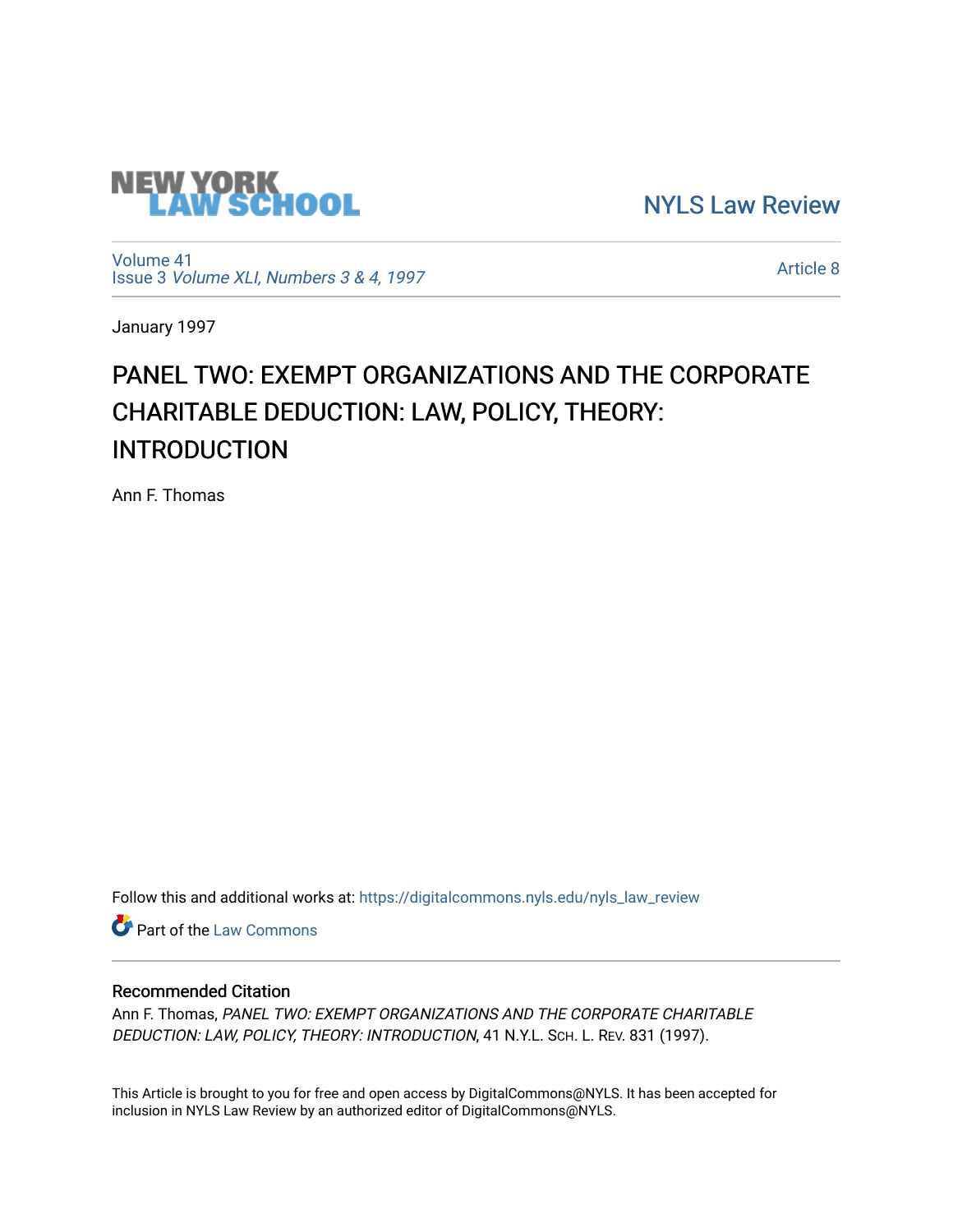#### PANEL TWO: EXEMPT ORGANIZATIONS AND THE CORPORATE CHARITABLE DEDUCTION: LAW, POLICY, THEORY

#### INTRODUCTION

### ANN F. THOMAS, MODERATOR<sup>\*</sup>

In this panel we will be examining the not-for-profit sector and corporate philanthropy from the perspectives of tax policy and tax theory. The four papers being presented by this panel address a wide range of issues. Professor Sugin's paper examines the inconsistencies in corporate theory and tax theory that are revealed by the allowance of a tax deduction for corporate philanthropy. Professor Hill's paper discusses the use of exempt organizations as conduits between corporations and political candidates for public office, and the election and tax law issues raised by these conduit relationships. Professor Knauer's paper confronts the policy implications of tax incentives and other forms of governmental intervention used to direct corporate philanthropy and otherwise promote the substitution of the not-for-profit sector for government when it is politically expedient. Our final panelist, Professor Shaviro, will lead us back to first principles by critiquing the models of economic theory that are seen as justifying the tax exemptions enjoyed by the not-for-profit sector.

Panel One presented some very interesting quantitative data concerning corporate philanthropy and offered us an important historical perspective of the issue. With those presentations in mind, our panelists will shift the focus to the tax policy choices that surround corporate philanthropy.

From its earliest days, the federal income tax has supported philanthropic endeavors. Initially, this was seen in the tax relief given to organizations that were religious, philanthropic, or charitable in their nature. The notion of tax relief for religious and charitable organizations is ancient. It precedes our country's income tax by thousands of years. In the ancient world, religious institutions enjoyed exemptions from tax, apparently based upon the idea that their property belonged to the gods.' A tax exemption for religious and charitable organizations appeared in the 1894 version of the federal tax law, which was also the first major effort for a permanent income  $\text{tax.}^2$  The 1894 income tax did not survive

<sup>\*</sup> Associate Professor, New York Law School.

*<sup>1.</sup> See, e.g.,* JAMES **J.** FIsHMAN & **STEPHEN** SCHWARZ, NONPROFIT ORGANIZATIONS 307 (1995).

*<sup>2.</sup> See* Tariff Act of 1894, ch. 349, § 32, 28 Stat. 509, 556 (1894).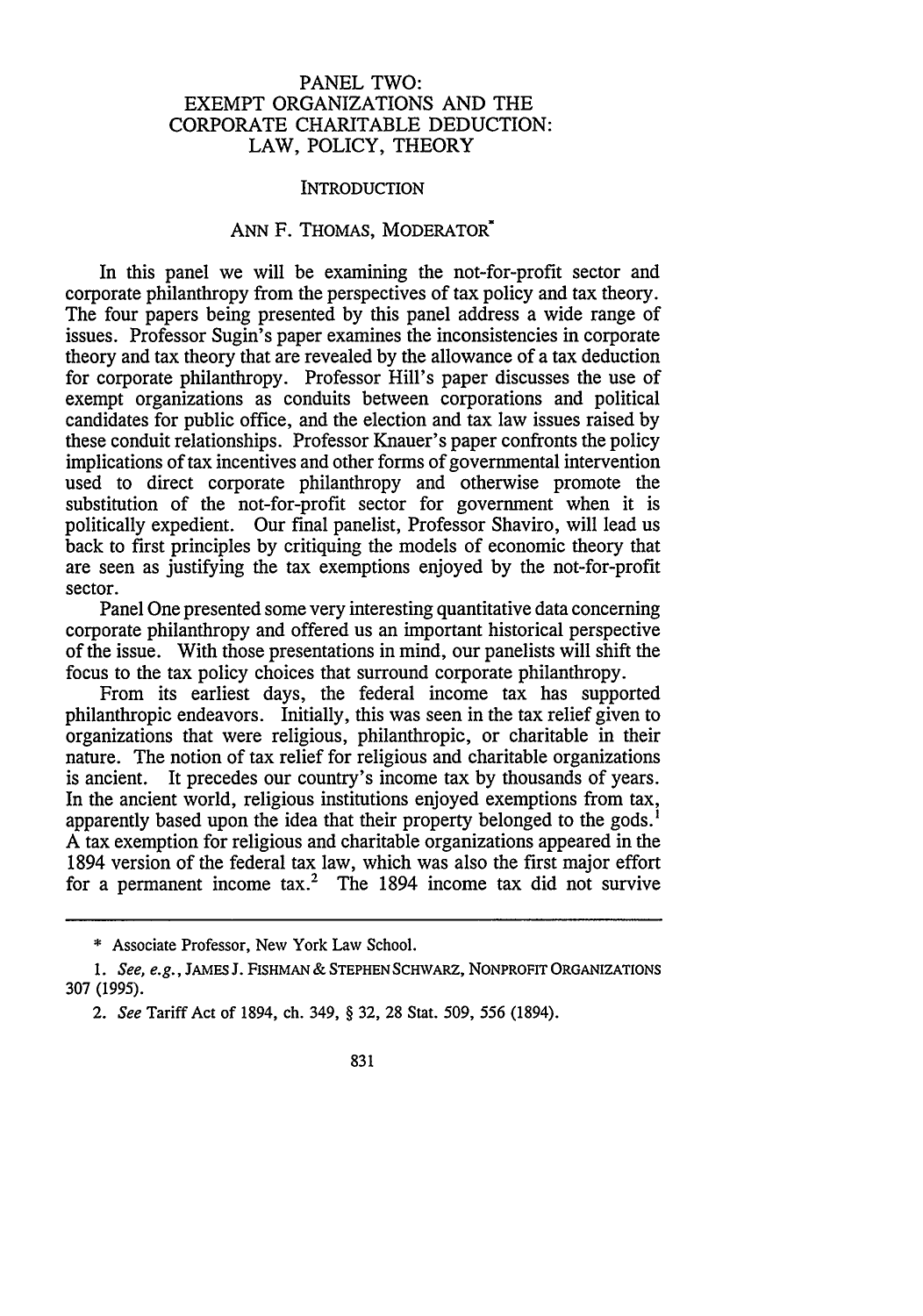Constitutional scrutiny, $3$  but when the income tax was revived, the concept of a tax exemption for this sort of activity was restored as well. It has been with us ever since.<sup>4</sup>

The idea of a tax deduction for donors who make gifts or contributions to religious and philanthropic institutions was not part of the first U.S. income tax statutes.<sup>5</sup> Indeed, this deduction was proposed but rejected in the 1913 debate.<sup>6</sup> But with the increase in the tax rates in 1917, which accompanied the entry of the United States into World War I, the charitable contribution deduction for individuals became part of the Internal Revenue Code.<sup>7</sup> Given the rather narrow tax base that existed at that time, Congress apparently was swayed by the argument that even taxpayers who were wealthy and usually philanthropic might respond to the sharp rate increases by reducing charitable contributions.<sup>8</sup> Although the tax rate increases of 1917 proved to be temporary, the charitable contribution deduction for individual donors was a permanent change that has remained an important feature of the Code through many tax reforms.

As the speakers in Panel One have told us, we have not actually had a tax deduction for corporate charitable contributions for all that long. The corporate charitable deduction first became part of the Code in 1935 and at that time was limited to five percent of taxable income.<sup>9</sup> Interestingly, this provision did not start out as a part of the New Deal agenda. The successful passage of the provision is attributed to the combined efforts of business and fund-raisers.<sup>10</sup> The provision did not change until the Reagan administration amendments of 1981. At that point, the five percent allowance was doubled to ten percent."

Earlier this morning David Morgan presented a very interesting and important distributional analysis of the corporations and industries that claim a tax deduction for corporate philanthropy. He also provided us with updated estimates of the aggregate numbers involved. In 1993, it is

- 3. *See* Pollock v. Farmers' Loan and Trust Co., 158 U.S. 601 (1895).
- *4. See, e.g.,* FISHMAN & SCHWARZ, *supra* note **1,** at 308.
- *5. See* Tariff Act of 1894, ch. 349, 28 Stat. 509 (1894).
- *6. See* 50 CONG. REc. 1259 (1913).
- *7. See* War Revenue Act of 1917, ch. 63, § 1201(2), 40 Stat. 300, 330 (1917).
- 8. *See 55* CONG. REc. 6728 (1917).
- *9. See* Revenue Act of 1935, ch. 29, § 102, 49 Stat. 1014, 1016 (1935).

*10. See* Nancy J. Knauer, *The Paradox of Corporate Giving: Tax Expenditures, the Nature of the Corporation and the Social Construction of Charity,* 44 DEPAUL L. REV. 1, 19 (1994).

11. *See* Economic Recovery Tax Act of 1981, Pub. L. No. 97-34, § 263; 95 Stat. 172, 264 (amending I.R.C. § 170(b)).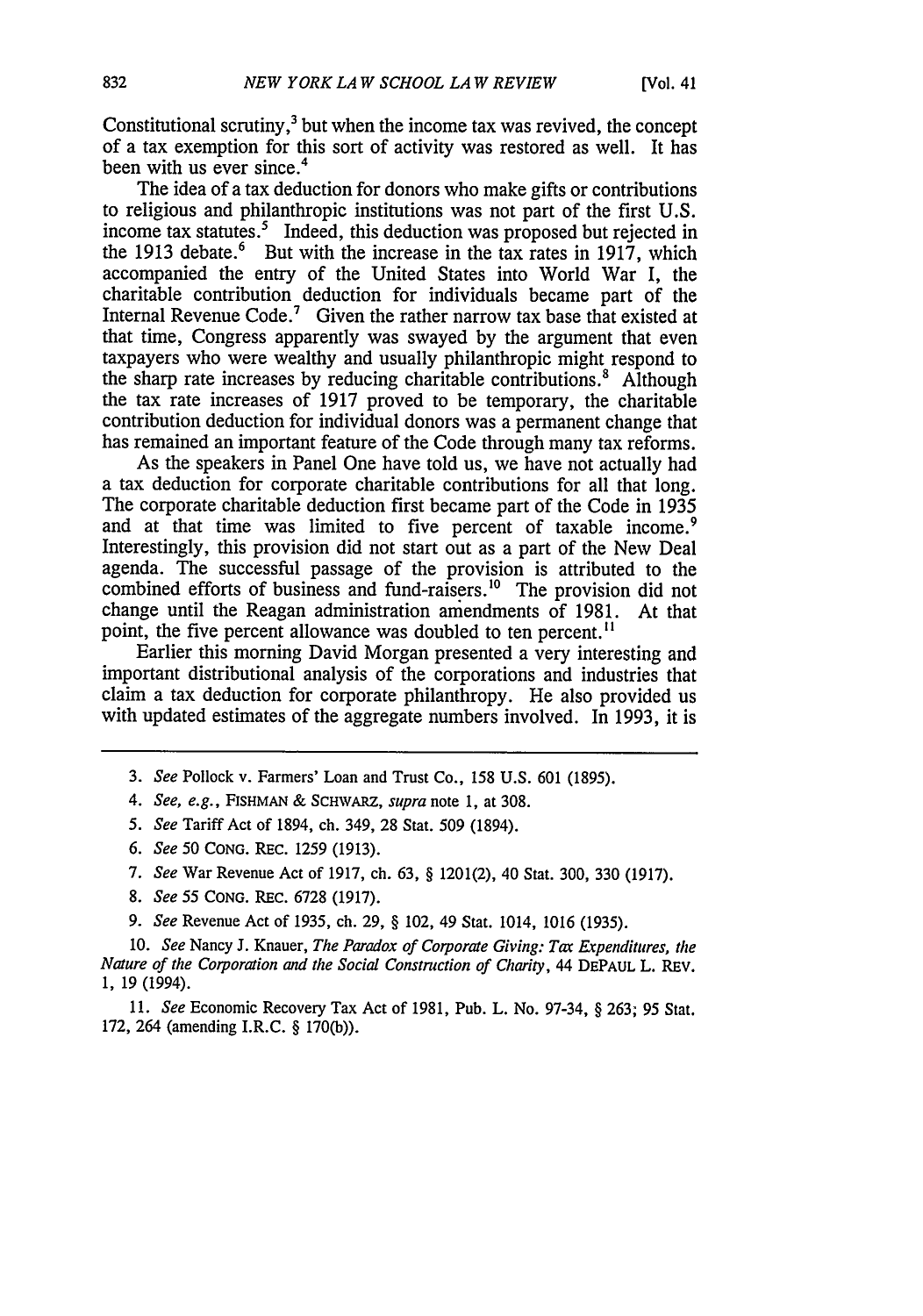estimated that corporations contributed  $$5.92$  billion to charities.<sup>12</sup> David Morgan told us this morning that in 1995 corporations claimed upwards of \$8 billion in charitable deductions. These numbers reflect corporate charitable philanthropy in a narrow sense, encompassing only the contribution of money, goods, or other property by corporations that have current profits. These figures do not include either contributions from corporate private foundations or a broader range of corporate philanthropy in the form of employee released time and other contributions of services. However, \$8 billion is a large number even without these other contributions factored in, and it represents a level of economic activity and arguably, a tax subsidy, that deserves serious attention.

The first panel that we heard today gave us a sense of the scope and size of the not-for-profit sector in the United States. It is without question a sizable part of our economy and a large force in our national life. The estimates that Dr. Morgan provided are a useful reference point in thinking about the size and scope of the not-for-profit sector in the United States. As he pointed out, the \$8 billion estimate of corporate philanthropy represents a little less than six percent of the total charitable contributions for that year, which his numbers placed at upwards of \$140 billion. Estimates of the number of charitable organizations in the United States range from 1.5 million to more than 6 million, depending on whether you count local chapters as separate organizations.<sup>13</sup> Another way to think about the size of the not-for-profit sector is to consider its role in the labor market. In 1990, not-for-profit organizations employed more than ten percent of the work force in the United States.<sup>14</sup> Few other industrial groupings account for this large a slice of the labor market. From many points of view the not-for-profit sector, funded by tax deductible contributions from individuals and corporate philanthropy, is quite visible and quite large.

One of the more interesting things about the not-for-profit sector in the United States has been the dramatic increase in its size over the last thirty years. Our first panel this morning developed this history for us. An obvious question then is: why have we seen this dramatic increase in the number of not-for-profit organizations? Our panelists here and later today will be contributing to our understanding of the issue in the context of the United States. However, it has become increasingly clear that this phenomenon is being seen in many other parts of the world as well. One commentator, Lester Salamon, has called the growth of these not-for-profit

14. *See id.*

<sup>12.</sup> See FISHMAN & SCHWARZ, supra note 1, at 15.

<sup>13.</sup> *See id.* at 14.